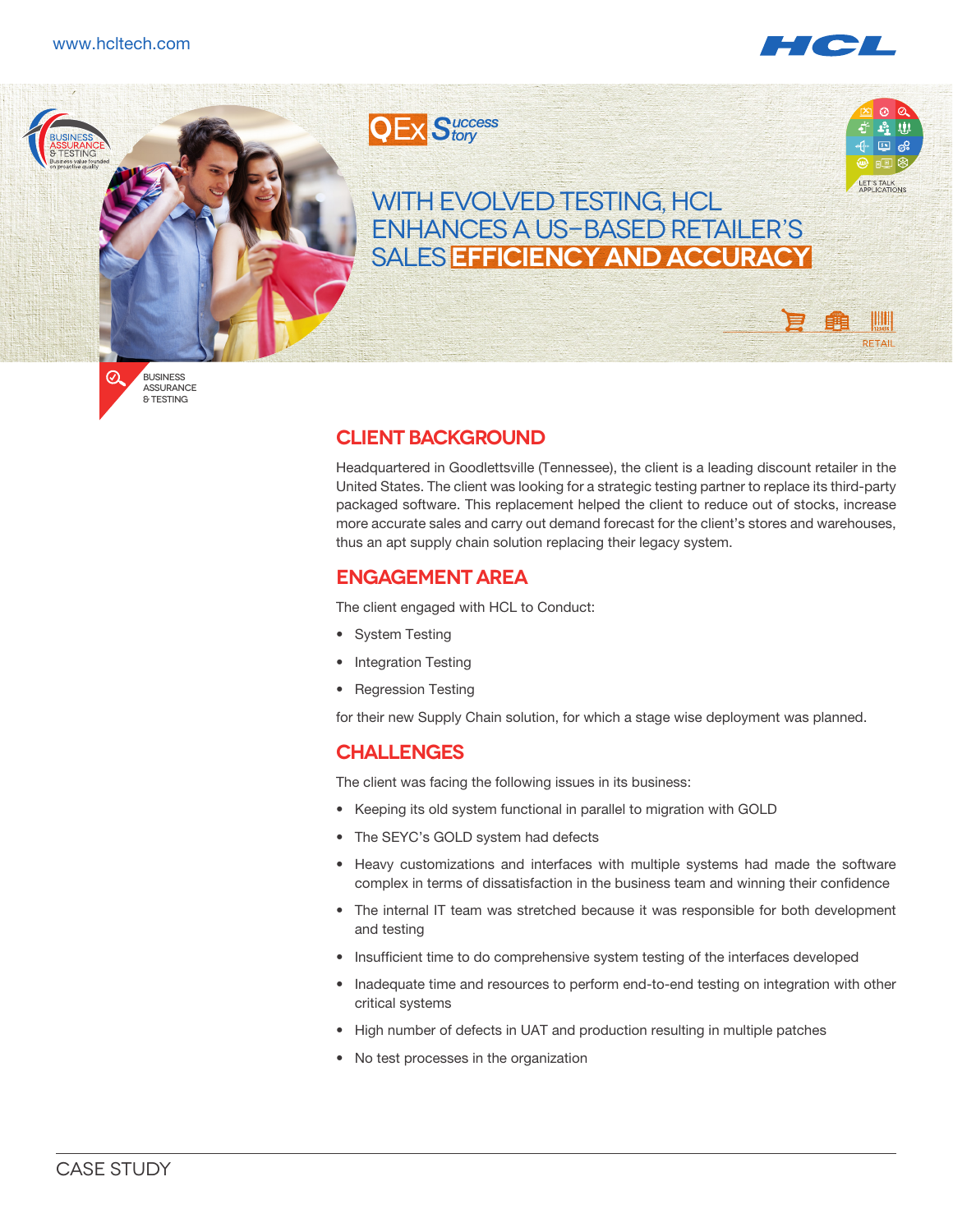# **ENTER HCL**

After conducting a comprehensive analysis of the implemented GOLD modules and of the framework for integration with other systems, HCL was responsible for the following:

- • Established a process for System Testing
- Standardizing the process for End-to-end Integration testing
- Carried out tool-based standardization through Test Link
- Built a solid regression test suite for all Stage 0 and 1 modules
- Consolidated tools through QTP Automation Framework
- • Built a GOLD training suite

**Engagement size—18 FTE**

### **HCL solutions**

HCL performed system testing, integration testing and regression testing of the supply chain systems. It focused its strategies on four major areas:

- • QA BA Model
- • Reduce Time to Market
- • Reduce Defect leakage
- Reduce Cost of Quality

#### **QA BA MODEL SOLUTION**

The client's business team did not have a direct connect with the IT department, which conducted system testing in silo, resulting in the following issues:

- Major defects were found during User Acceptance Testing (UAT)
- Issues leaked in production due to insufficient testing with upstream and downstream systems
- • Difference in test data that business tested versus what the IT team used in its test environment

HCL planned to align a QA resource with the business person for all projects. A QA member was involved early in the project life cycle, starting from business requirement meetings, function and technical design walkthroughs. This involvement helped HCL to develop test scenarios, which captured the major business functionalities. These scenarios were reviewed and approved by the business team.

- Requirement traceability matrix reviewed and approved by the business team
- • Test scenarios were segregated based on the business functionality, which assisted the business team during UAT
- Test data recommendations were received from the business team

#### **REDUCE TIME-TO-MARKET SOLUTION**

Implementation of every module was delayed due to the following reasons:

- Technical gaps were discovered during the testing phase, which led to change in code by either the IT team or the third-party vendors. This led to schedule slippage.
- • Huge Schedule Variance for all projects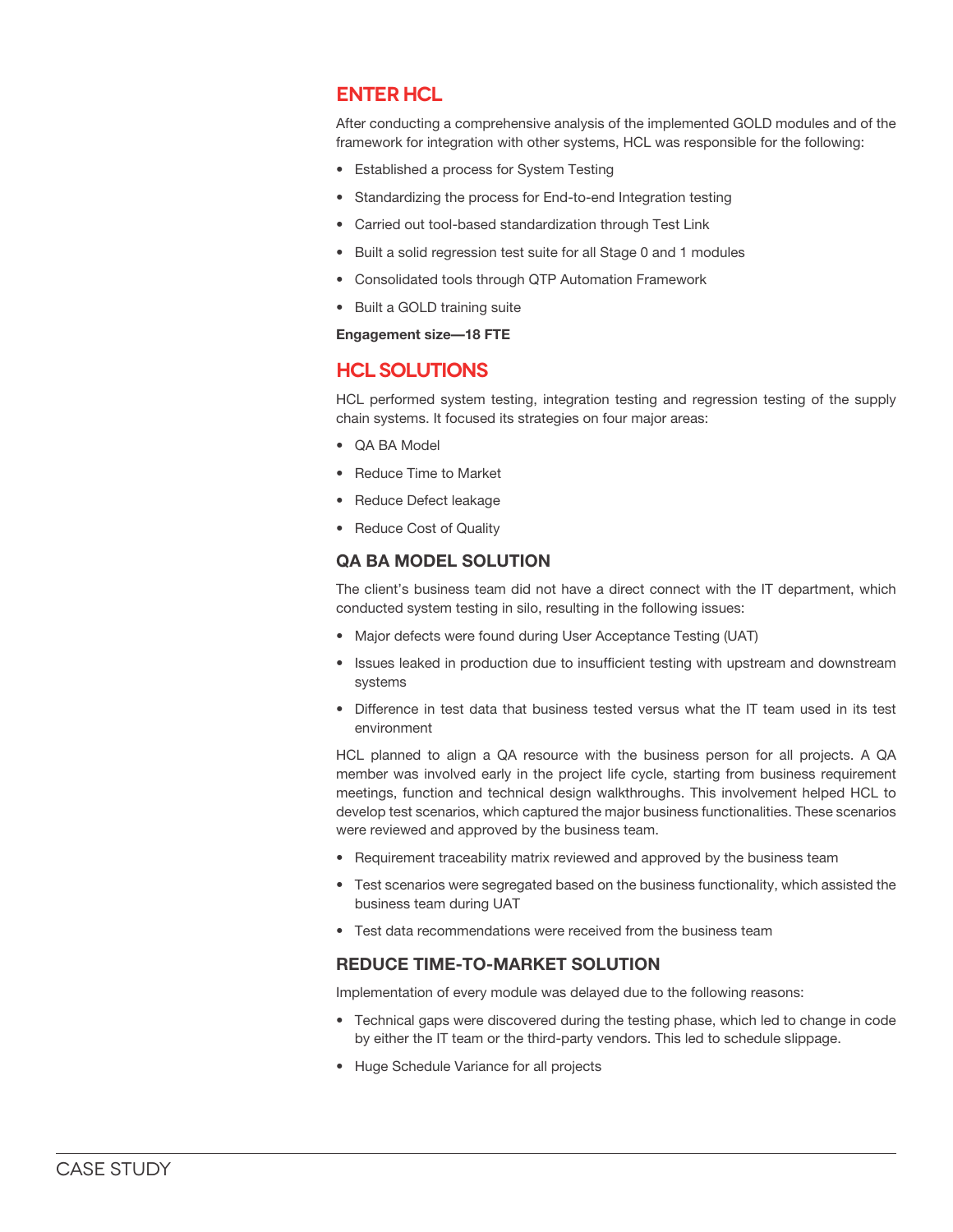HCL tried to absorb the delay due to development changes to a large extent, by ramping up the testing team and increasing the daily test execution run rate. Further, HCL automated all the critical test scenarios and leveraged them during the regression testing of monthly releases. These automated test cases were also used to re-test defects.

### **REDUCE DEFECT LEAKAGE SOLUTION**

HCL observed that the number of defects that leaked to UAT and production were high because**—**

- • Complexity of the multiple systems was high
- No dedicated resources were available for testing

HCL's collaboration with the business team helped in developing strong test scenarios and test data, which controlled the defect leakage. HCL also improved the quality of endto-end testing.

### **REDUCE COST OF QUALITY SOLUTION**

HCL observed that the cost of poor quality was high because of:

- • Several defects found in UAT, resulting in a considerable amount of effort going in analysis, bug fixing and crisis management
- • A dissatisfied business team

HCL's focused approach on appraisal activities like system testing, end-to-end testing and regression testing reduced internal and external failure costs.

# **Technology used**

The following technologies were deployed while designing the solution:

- • WebLogic
- • Mainframes
- • Java
- Oracle Exadata
- • JDA
- • GOLD
- • Unix
- • PL/SQL

# **Key engagement highlights**

HCL is the only strategic testing partner for the client, providing system testing, integration testing, regression testing, test automation and test tool management.

# **Business benefits**

The business team was satisfied with the implementation of the following projects:

- Successful migration of all items and 70% of the vendors from the old system to GOLD
- Seasonal assortment, creation and execution in the GOLD system
- Predict promotional forecast and impact assessment at the store and DC levels
- Accurate inventory count after handling weigh outs in GOLD, IP, WMS and DCT systems
- Vendor-managed DC and Purchase Order creation